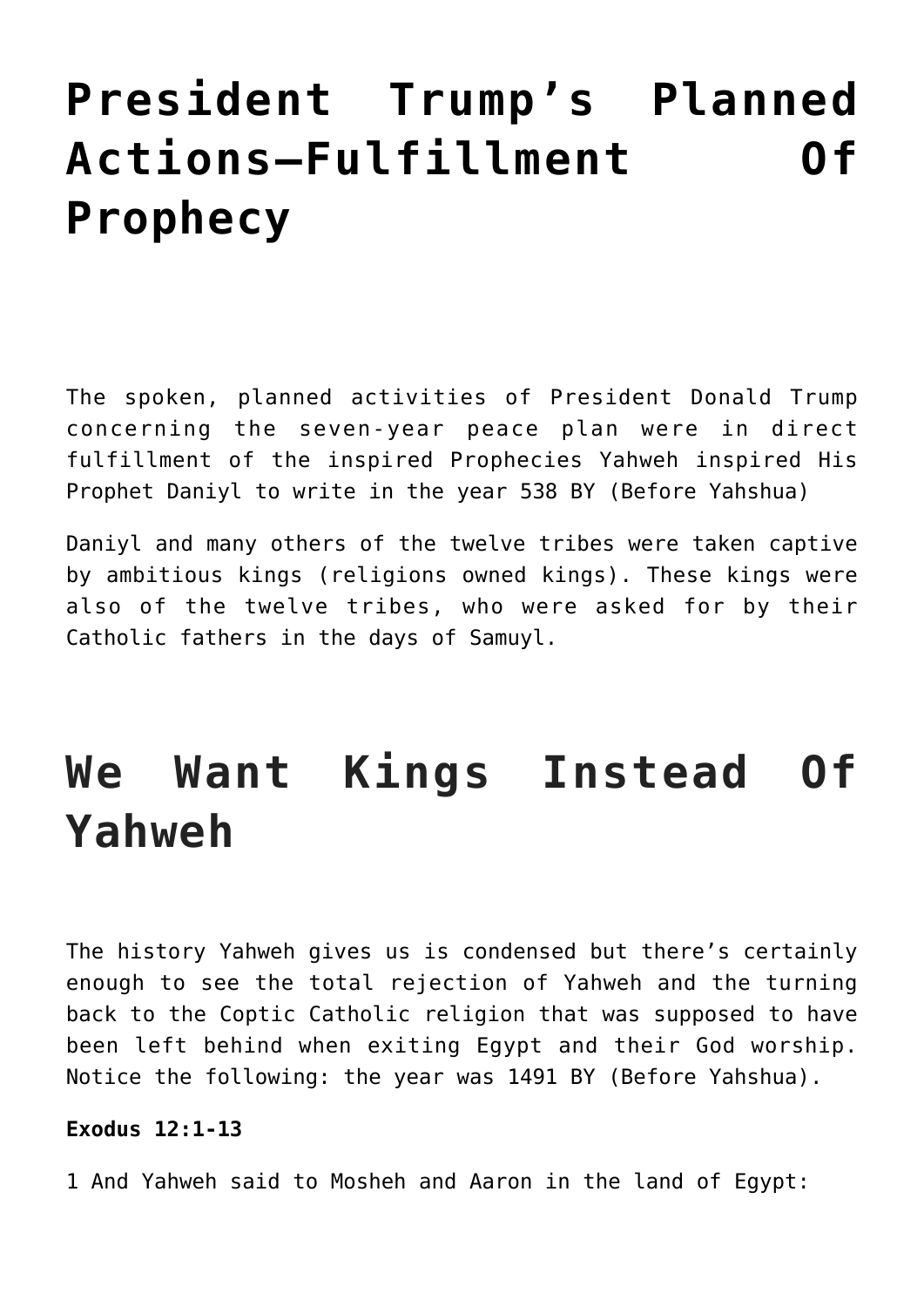2 This Moon *shall be* your beginning of Moons; it *shall be* the First Moon of the Year to you.

3 Speak to all the congregation of Israyl, saying; On the Tenth *Day* of this *First* Moon, each man is to take a lamb for his family, one for each household.

4 If any household is too small for the lamb, let him and his brother next to his house share it, having taken into account the number of people there are. You are to determine the amount of lamb needed in accordance with what each person will eat.

5 Your lamb must be without blemish, a male of the first year. You may take *it* from the sheep or from the goats:

6 And you must keep it until the Fourteenth Day of the same Moon: then the whole multitude of the congregation of Israyl shall kill it between the two evenings.

7 And they shall take some of the blood and put it on the sides and tops of the doorframes of the houses, in which they eat *the lamb.*

8 Then they must eat the meat in that night; roasted in fire. With unleavened bread and with bitter herbs they shall eat it.

9 Do not eat it raw, nor boiled at all with water; only roasted in fire, its head with its legs, and with its entrails.

10 And you must let nothing of it remain until morning; but that which remains of it until morning, you must burn with fire.

11 And in this way you shall eat it: with a belt on your waist, your sandals on your feet, and your staff in your hand. Eat it in haste; it is Yahweh's Passover,

12 Because, on account that the Egyptians sinned *against Me,*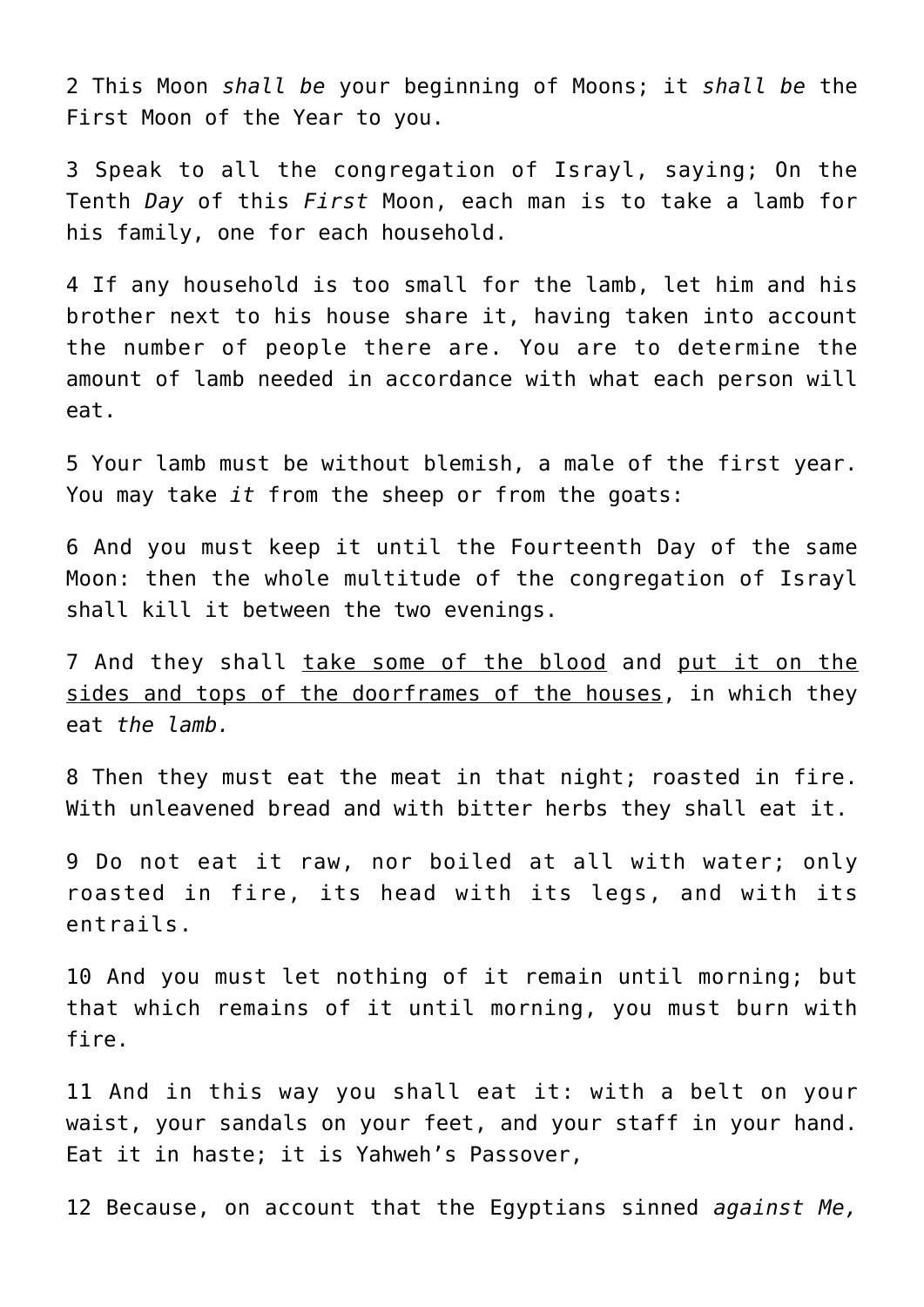transgressing My Laws, this night all the firstborn in the land of Egypt will be struck down; both men and animals, and Judgment will be executed on all the Gods; *elohim,* of Egypt. I am Yahweh.

13 And the blood will be a sign for you on the houses where you are. And when I see the blood, I will pass over you; and the plague shall not be upon you to destroy you, when the land of Egypt is struck.

Mosheh warned Pharaoh and all in Egypt, because of their past and present sins, that a plague was coming that would kill all living firstborn of man and livestock in Egypt. This plague would surely come unless they had the blood of a lamb or goat on their doorposts. Those who believed Mosheh did what he said, and their firstborn did not die. Those who laughed at the matter, and disobeyed; their firstborn died that night. Their Gods showed how much power they had over this plague, which was no power at all. This exodus took place in the year 1491 BY.

Three hundred fifty-one years later, the children of these Hebrew Godworshippers were still worshipping their helpless Gods, and big time trouble was brewing. Notice:

## **I Samuyl 7:1-4**

1 Then the men of Kiryath Yearim came and took the Ark of Yahweh, and brought it into the house of Abinadab on the hill, and consecrated Eleazar his son to keep the Ark of Yahweh.

2 So the Ark remained in Kiryath Yearim a long time; it was there twenty years, and all the house of Israyl mourned after Yahweh.

3 Then Samuyl spoke to all the house of Israyl, saying; If you are returning to Yahweh with all your hearts, then rid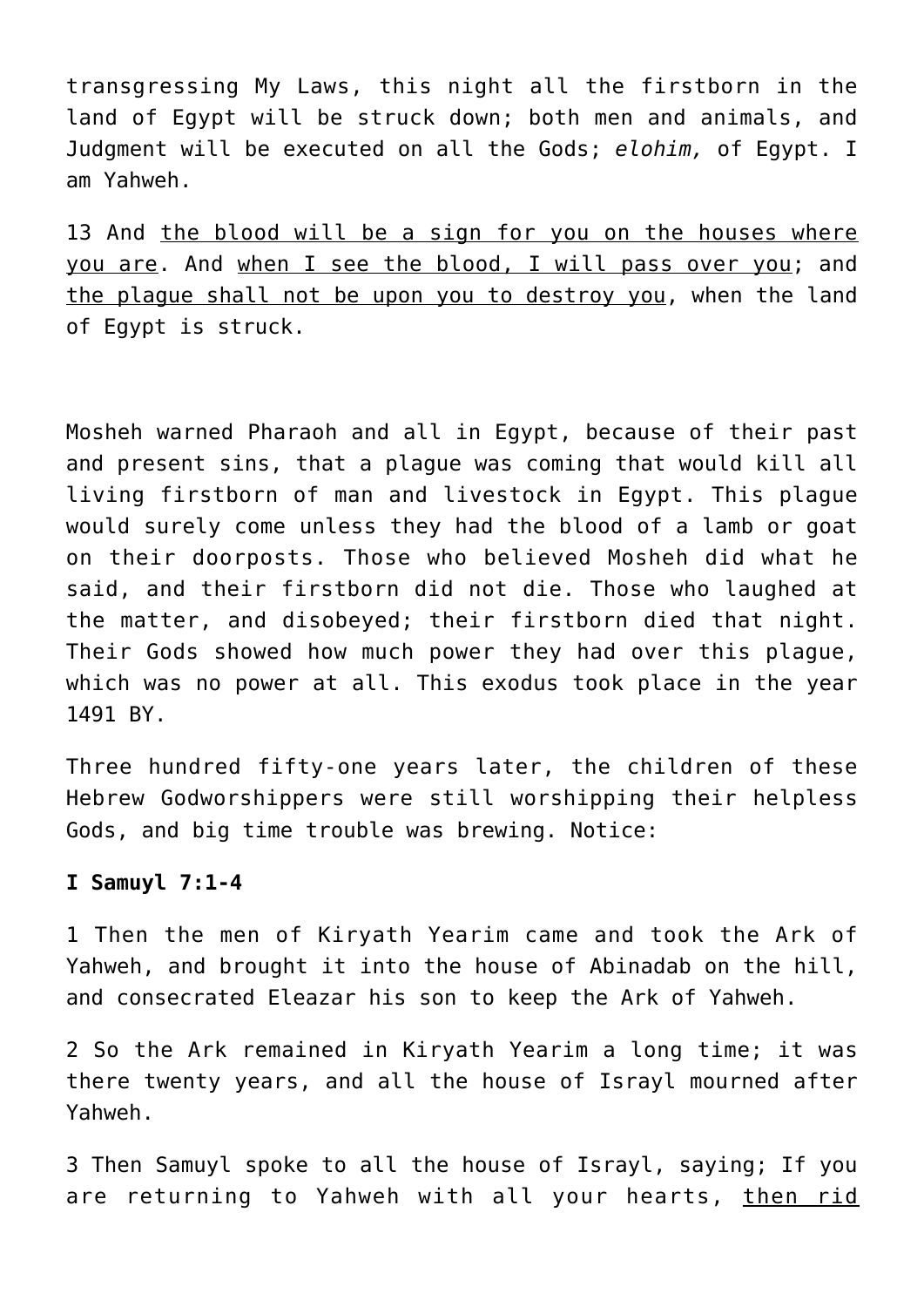yourselves of the Gods (Elohim) and Ashtaroth; *goddesses,* among you. Commit yourselves to Yahweh, preparing your hearts, and worship and serve Him only. Then He will deliver you out of the hands of the Philistines.

4 So the children of Israyl put away the Baals; *Lords and Gods (Elohim),* and the Ashtaroth; *the goddesses, Astarte and Easter,* and worshipped and served Yahweh only.

Notice that **verse 3** says to rid yourself of your Gods, Elohim and Ashtaroth (the Easter Goddess whose rabbits lay colored eggs). **Verse 4** shows they were instructed to put away the Baals, which were their Lords and Gods. Compare:

### **Yeremyah 23:1, 9-15, 21-22, 26-27**

1 Woe to the pastors; *shepherds,* who destroy and scatter the sheep of My pasture! says Yahweh.

9 My heart is broken within me because of the prophets; all my bones shake. I am like a drunken man; like a man whom wine has overcome, because of Yahweh, and because of His Holy Words; *the Laws and the Prophets.*

10 For the land is full of adulterers; *those who turn from following Yahweh to follow the Gods (elohim).* Because of this curse the land mourns; the pleasant places of the wilderness are dried up. Their conduct is evil, whose might is not right-

11 For both prophet and priest are profane! Yes, even in My *Own* House I have found their wickedness! says Yahweh.

12 And so, their way will be slippery places to them; in the darkness they will be driven on, and fall in the darkness; for they will bring trouble upon themselves every time they commit sexual sins, says Yahweh.

13 I have seen folly; *offense,* in the prophets of Samaria—they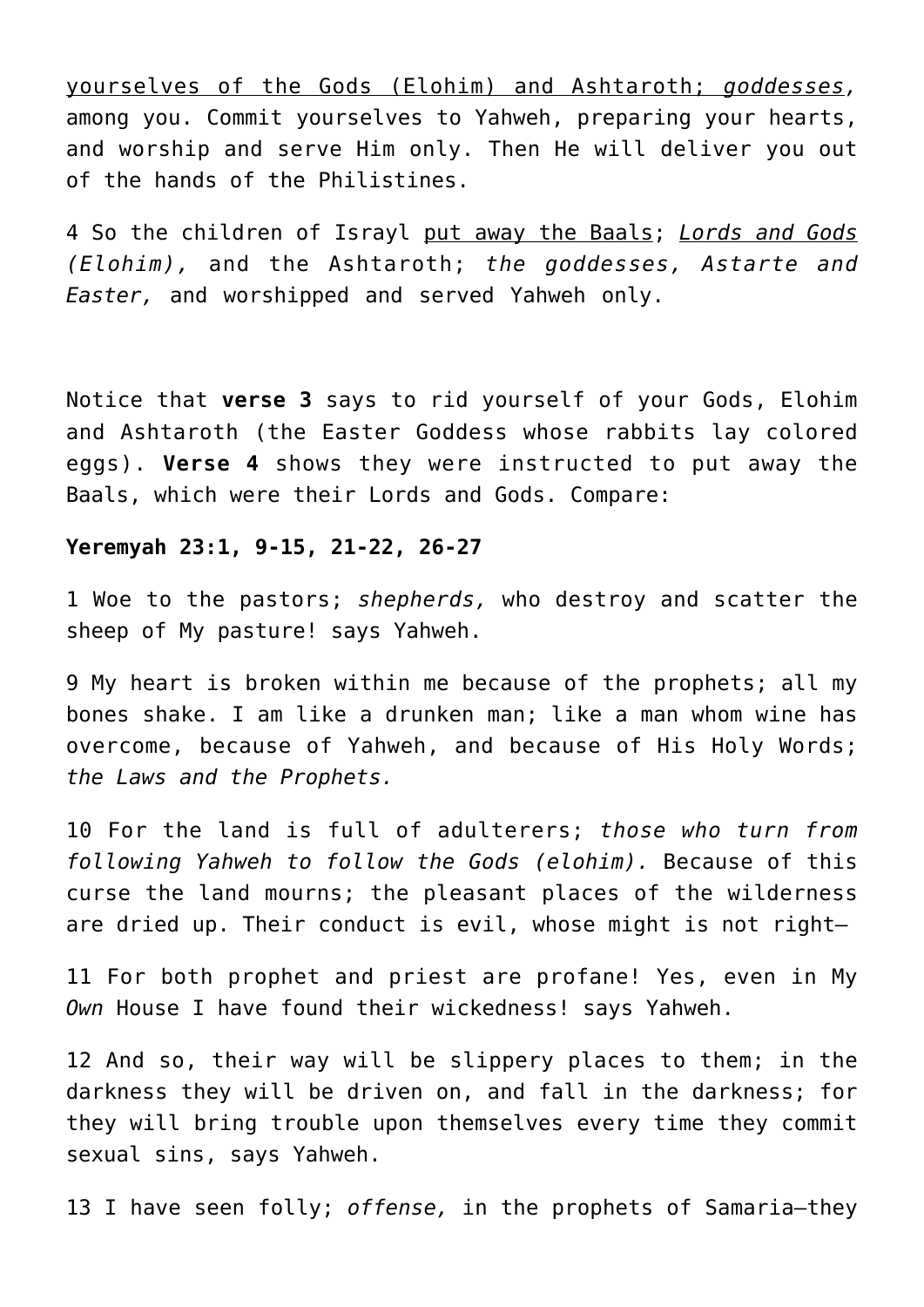prophesied by Baal; *the Lord,* and caused My People Israyl to err; *go astray.*

14 I have also seen in the prophets of Yerusalem a horrible thing—they commit adultery and walk in lies; *they turn from Yahweh and follow after the Gods (elohim)!* They also strengthen the hands of evildoers, so that no one turns back from his wickedness. All of them are like Sodom to Me, and her inhabitants are like Gomorrah.

15 Therefore, this is what Yahweh our Father says concerning these prophets; Behold, they will be fed with wormwood, and they will be made to drink the water of gall; for from the prophets of Yerusalem profaneness has gone out into all the world.

21 I have not sent these prophets, yet they ran; I have not spoken of them, yet they prophesied.

22 But if they had stood in My Counsel, and had caused My people to hear My Words; *the Laws and the Prophets,* then they would have turned them from their evil way, and from the evil of their doings.

26 How long will *this* be in the heart of the prophets who prophesy lies? Yes, *they are* prophets of the deceit of their own minds;

27 Who devise; *plan and scheme,* to cause My People to forget My Name through their dreams, which they tell every man to his neighbor, just as their fathers have forgotten My Name for Baal; *Lord.*

In **verse 26**, did you notice their God worship was based on lies? Remember the Easter holiday, where the rabbits lay colored eggs. Read now:

**Yeremyah 10:2-5**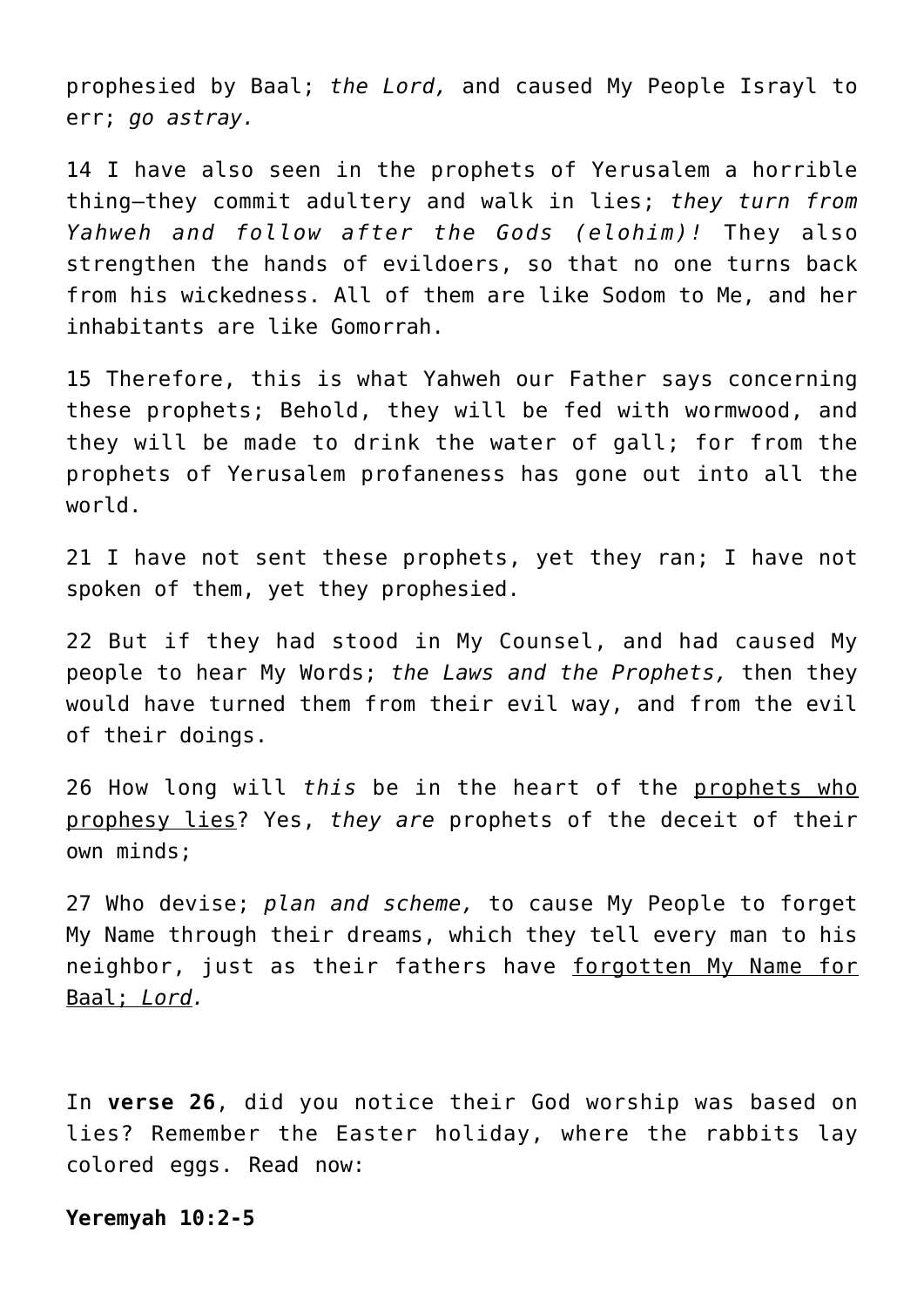2 This is what Yahweh says: Do not learn the way; *religious practices,* of the heathen; *unbelievers;* and do not be deceived by the signs of heaven; though the heathen are deceived by them.

3 For the *religious* customs of the peoples *are* vain; *worthless!* For *one* cuts a tree out of the forest, the work of the hands of the workman, with the ax.

4 They decorate it with silver and with gold; they fasten it with nails and with hammers, so that it will not move; *topple over.*

5 They *are* upright, like a palm tree, but they cannot speak; they must be carried, because they cannot go *by themselves.* Do not give them reverence! They cannot do evil, nor *is it* in them to do Righteousness!

**Verse 3** is describing the Christmas tree. Remember the lies: Santa, reindeer, Santa coming down the chimney with gifts. These are all lies. Remember what you read in **Yeremyah 23:26**. How long will you preach these lies from Egypt; Gods = evil?

### **Genesis 3:1-5**

1 Now the serpent was more subtle *and* crafty than any beast of the field which Yahweh had made. And she said to the woman; Has Yahweh indeed said: You shall not eat of every tree of the garden?

2 And the woman said to the serpent; We may eat the fruit of the trees of the garden;

3 But of the fruit of the tree which *is* in the midst of the garden, Yahweh has said: You shall not eat it, nor shall you touch it, or you will die.

4 And the serpent said to the woman; You will not surely die.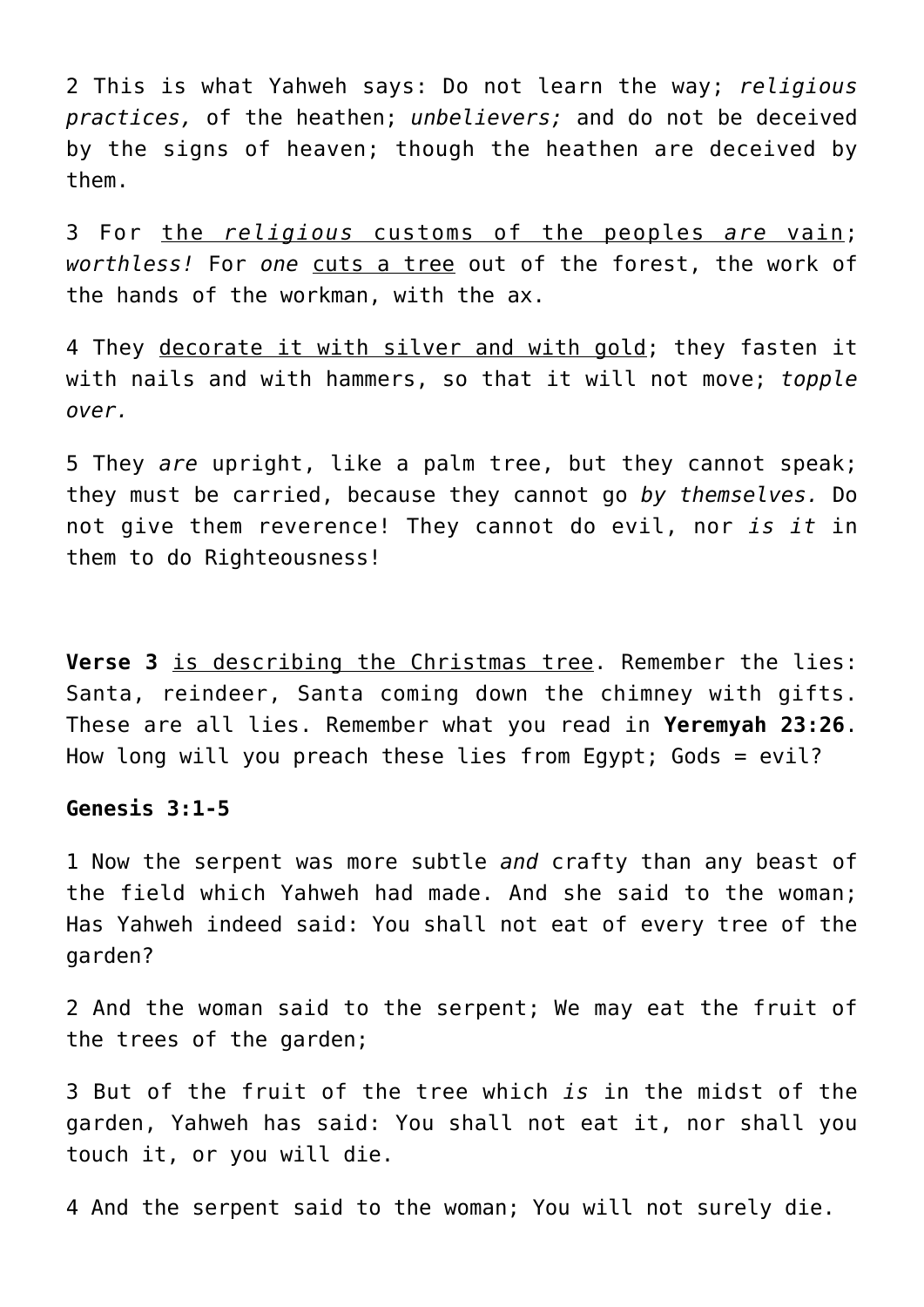5 For He knows that in the day you eat of it, your eyes will be opened, and you will be as Gods (elohim), knowing Righteousness and evil.

In **verse 5**, did you get what Satan has convinced the world to do? Be evil like the Gods.

Back to **I Samuyl** and the year 1112 BY. This was 379 years later – after the children of Israyl had been instructed to put away their Gods (**I Samuyl 7**).

#### **I Samuyl 8:4-8**

4 Then all the elders of Israyl gathered together and approached Samuyl when he was at Ramah,

5 Saying to him; You are old, and your sons do not walk in your ways. Appoint us a king to judge us; just like all the *other* nations.

6 But these things displeased Samuyl, *especially* when they said; Give us a king to judge us. Then Samuyl prayed to Yahweh.

7 Yahweh answered Samuyl, and said: Listen to all the words the people speak to you, for they have not rejected you; they have rejected Me, that I should not reign over them.

8 Just as they have done to Me from the day I brought them out of Egypt, to this very day, they are now doing to you-they are forsaking Me in order to serve God(s); *elohim!*

Did you notice these Hebrew tribes did not repent? They were still evil like the Gods. They rejected Yahweh and His Righteousness.

In **verses 7-8,** we see the Hebrew Coptic Catholics were still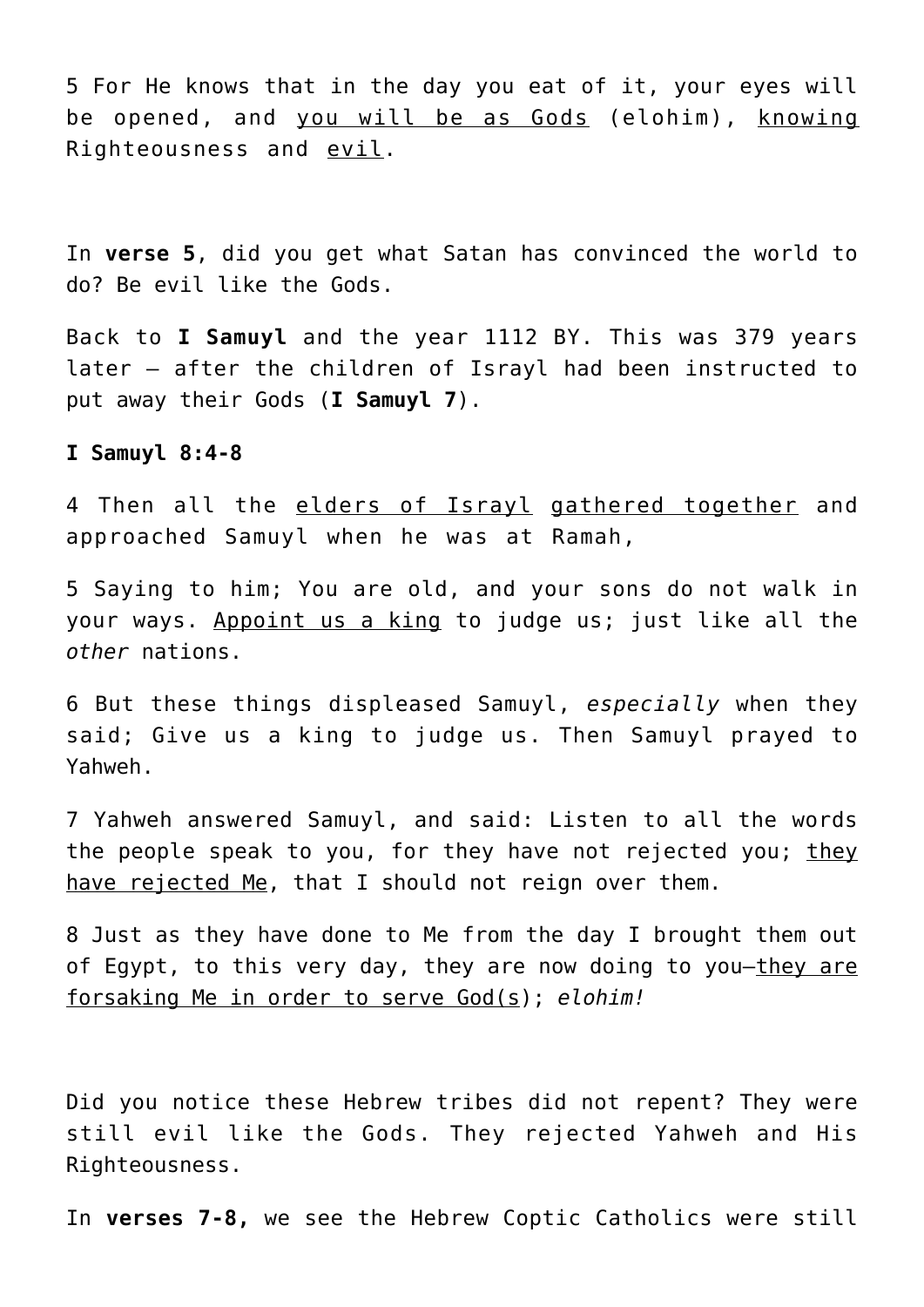in action. They were demanding kings to fight their battles for them, like all other nations.

**Yeremyah 23** took place 892 years later. They still had kings preaching the same Gods and Goddesses, Easter and Christmas, as it was in Egypt—God worship.

Yahweh's Prophet Isayah warned them of cutting themselves off from Yahweh with their Halloween worship of the dead. Yes, Halloween is the worship of the dead. All the while, they were still calling themselves "holy".

#### **Isayah 65:2-5**

2 I have spread out My Hands all the day to a rebellious people, who walk in a way *which is* not right, after their own thoughts; *devices;*

3 A people who continually act defiantly against Me to My Face; who offer sacrifices to the dead, and offer their children to deadly sexually transmitted diseases;

4 Who assemble and spend the night keeping memorials for the dead, who eat swine's flesh, and the broth of abominable things is *in* their vessels,

5 Who say; Stand by yourself! Do not come near me, for I am holier than you! These *are* a stench in My Nostrils, a fire that burns all the day.

Isayah warned of today's generation, when they would consume themselves with a great burning, by their hatred and nuclear weapons, because their hatred would grow along with their sicknesses, diseases, and confused minds.

## **Isayah 59:1-10**

1 Behold, Yahweh's Hand is not shortened, that it cannot save;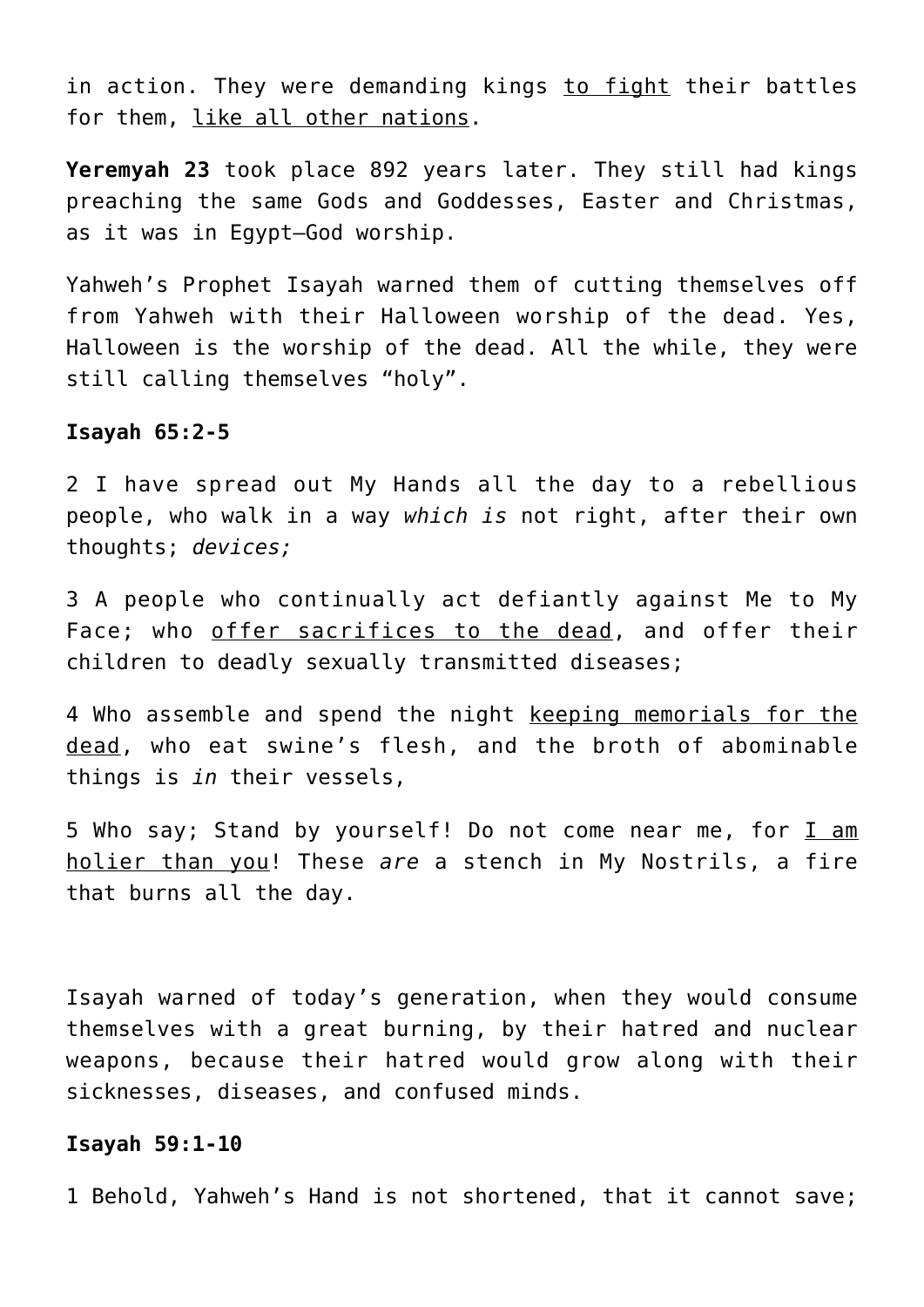nor His Ear heavy, that it cannot hear.

2 But your *own* iniquities have separated you from your Father; and your *own* sins have *caused Him* to hide *His* face from you, so He will not listen.

3 For your hands are defiled with blood, and your fingers with iniquity; *sin.* Your lips have spoken lies, your tongue has muttered perverseness.

4 No one calls for justice, nor does *any* plead for truth. They trust in vanity; *confusion,* and speak lies; *scriptural untruths.* They conceive mischief; *trouble,* and give birth to evil; *sin.*

5 They hatch vipers' eggs, and weave the spiders' web; he who eats their eggs dies, and when one is broken a viper bursts out.

6 Their webs will not serve as clothing, nor will they cover themselves with what they make; their works *are* works of iniquity, and the act of violence *is* in their hands.

7 Their feet run to evil, and they make haste to shed innocent blood; their thoughts *are* thoughts of iniquity; wasting and destruction *are* in their paths.

8 They do not know the way of peace, and *there is* no judgment in their goings: they have made themselves crooked paths; whoever walks on them will not know peace.

9 Therefore justice is far from us, nor does Righteousness overtake us. We wait for light, but *only* see obscurity; for brightness, *but* we walk in darkness.

10 We grope for the wall like the blind, and we grope as if *we had* no eyes; we stumble at noonday as in the night; *we are* in desolate places as the dead.

#### **Isayah 66:17**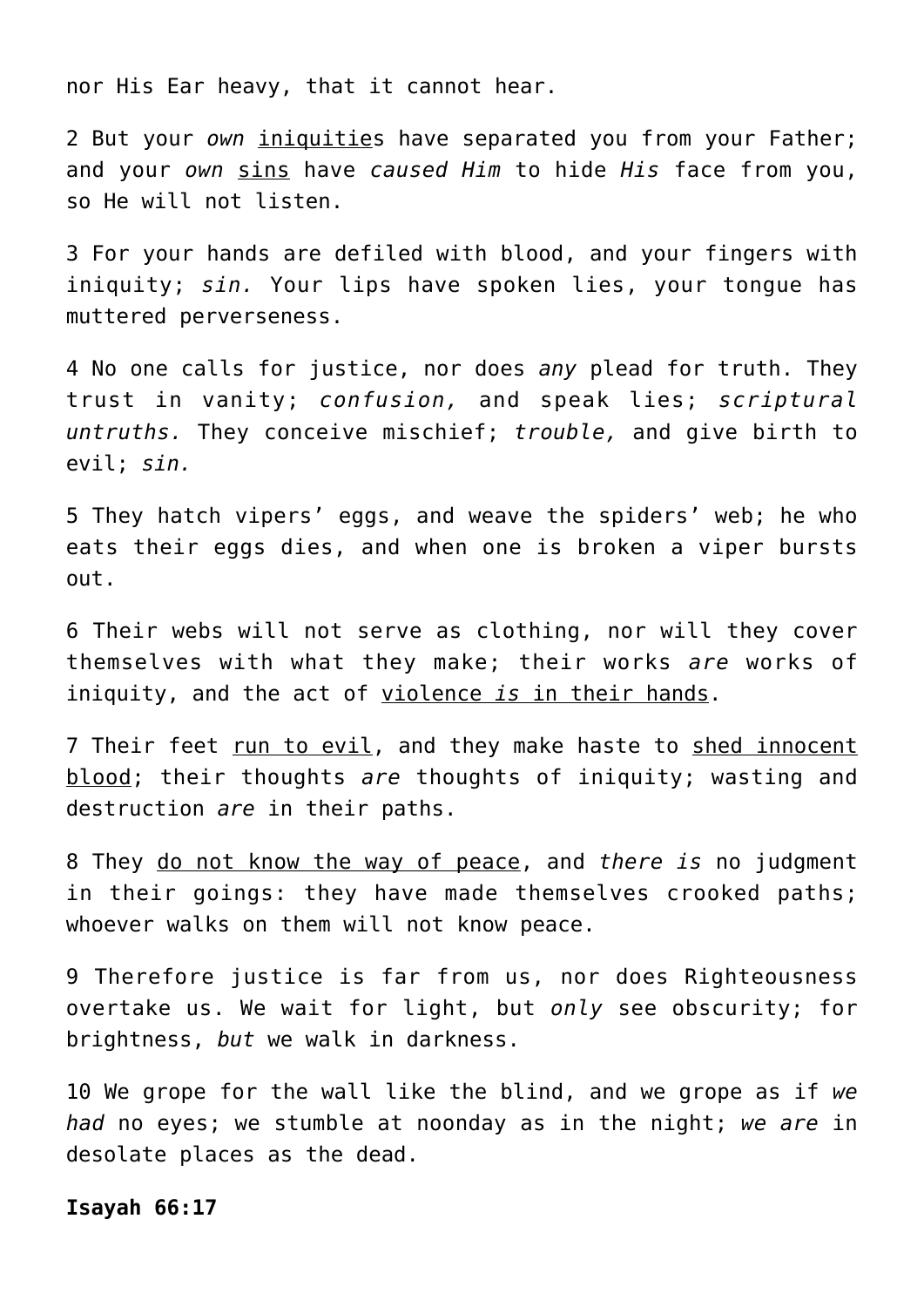They who sanctify themselves, and purify themselves in the gardens, following after the priest in the midst of those who eat swine's flesh, that which is offered to Gods (elohim) and the rodent—will be consumed together: says Yahweh.

This prophesied nuclear war that consumes is brought about by sin and hatred.

## **Genesis 4:6-8**

6 So Yahweh said to Cain: Why are you angry? Why are you downcast?

7 If you do Righteousness, will you not be acceptable? And if you do not do Righteousness, sin *is* crouching at your door. The desire to sin is with you, but you must overcome it!

8 Now Cain talked with Abel his brother; and it came to pass, when they were spread abroad, that Cain rose against Abel his brother and killed him.

Now see:

## **Isayah 24:1-6, 19-20**

1 Before Yahweh's *very* Eyes, the earth is made empty and it is made waste; the face of it is perverted and its inhabitants scattered abroad;

2 And it will be: as with the people, so with the priest; as with the servant, so with his owner; as with the maid, so with her mistress; as with the buyer, so with the seller; as with the lender, so with the borrower; as with him who takes usury, so with him who gives usury to him:

3 The land will be utterly emptied and utterly plundered, for it has come to pass that this Judgment has been pronounced.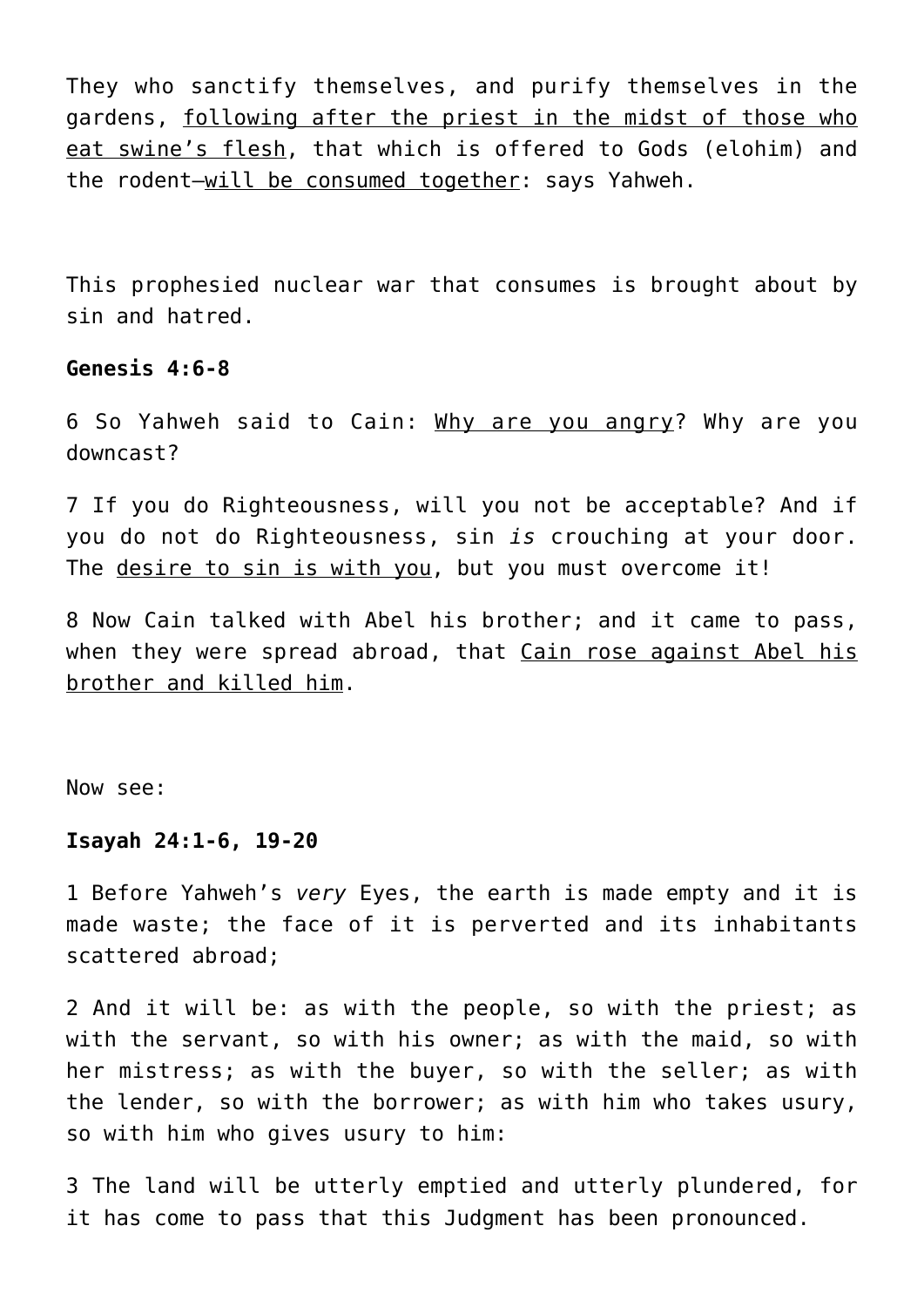4 The earth mourns and fades away, the world mourns and fades away, and the haughty people of the earth languish.

5 The earth also is defiled under the inhabitants of it, because they have transgressed the Laws, changed the Ordinance, and broken the Everlasting Covenant.

6 Because of this, the curse has devoured the earth, and they who dwell therein are desolate; therefore, the inhabitants of the earth are burned, and few men left.

19 The earth is utterly broken down, the earth is dissolved clean, the earth is shaken exceedingly.

20 The earth will reel to and fro like a drunkard, and will sway like a hut. The transgression in it will be heavy upon it; it will fall, and not rise again.

This is nothing but nuclear explosions that will be set off by more than one nation.

We see **verse 22** being fulfilled now with the refugee camps being established in many nations. Read:

#### **Isayah 24:22**

They will be gathered together, like prisoners are gathered in the pit and will be shut up in the prison, and after many days will they be visited.

While the refugee camps are operating, the darkening of the sun and moon comes. Compare **Isayah 24:5-6** with Yahshua Messiah's Words concerning this present prophesied generation of the nuclear bombs and you will see that this generation is the one in which all the wicked will destroy themselves with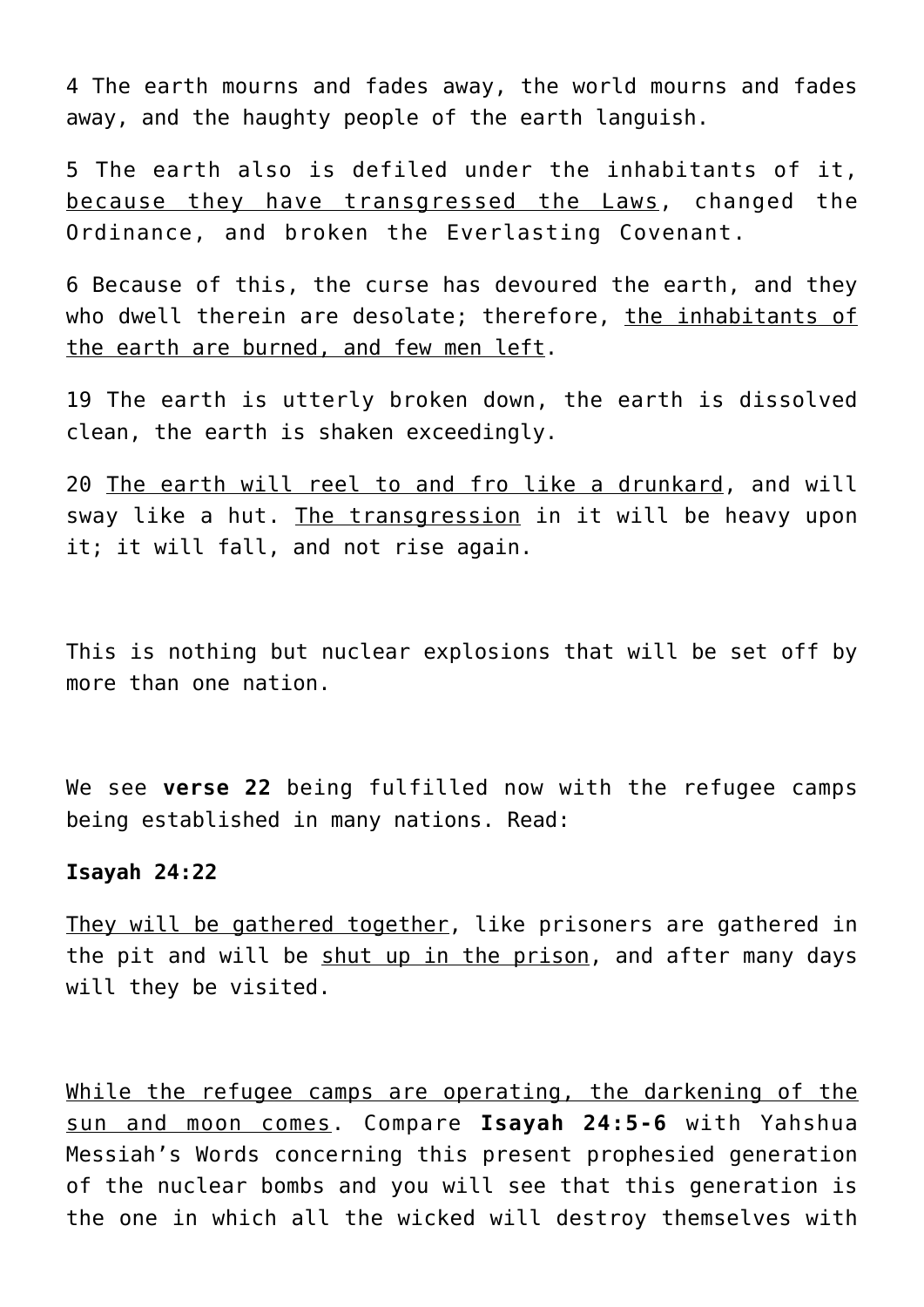nuclear burning.

#### **Mattithyah 24:29, 33-34, 21-22**

29 Immediately, *but* after the *Great* Tribulation of those days will the sun be darkened, and the moon will not give her light, and the stars will fall from heaven, and the powers of the heavens will be shaken.

33 In the same way, when you see all these things, know that *His coming and The End of the Ages* are near, at the very door.

34 Truly I say to you: That generation will not pass *away,* until all these things are fulfilled.

21 For then will be Great Tribulation, such as has not come to pass since the beginning of the world to this time—no, nor ever will be.

22 And unless those days were shortened, there would no flesh be saved; but for the Elect's sake, those days will be shortened.

So, what does the seven-year peace plan have to do with destruction? The prophesied seven-year peace plan was confirmed with the Prime Minister of Israyl, Yitzak Rabin, on September 13, 1993, but Prophecy shows it would be shut down in the midst of the seven years. It was.

When Benjamin Netanyahu took the office of Prime Minister of Israyl, he said the peace plan was detrimental to Israyl and shut it down in the midst, just as Prophecy shows. This leaves  $3\frac{1}{2}$  years yet to be fulfilled. That's  $3\frac{1}{2}$  years of the sevenyear Prophecy of activities.

Prophecy shows the last  $3\frac{1}{2}$  years will not start again until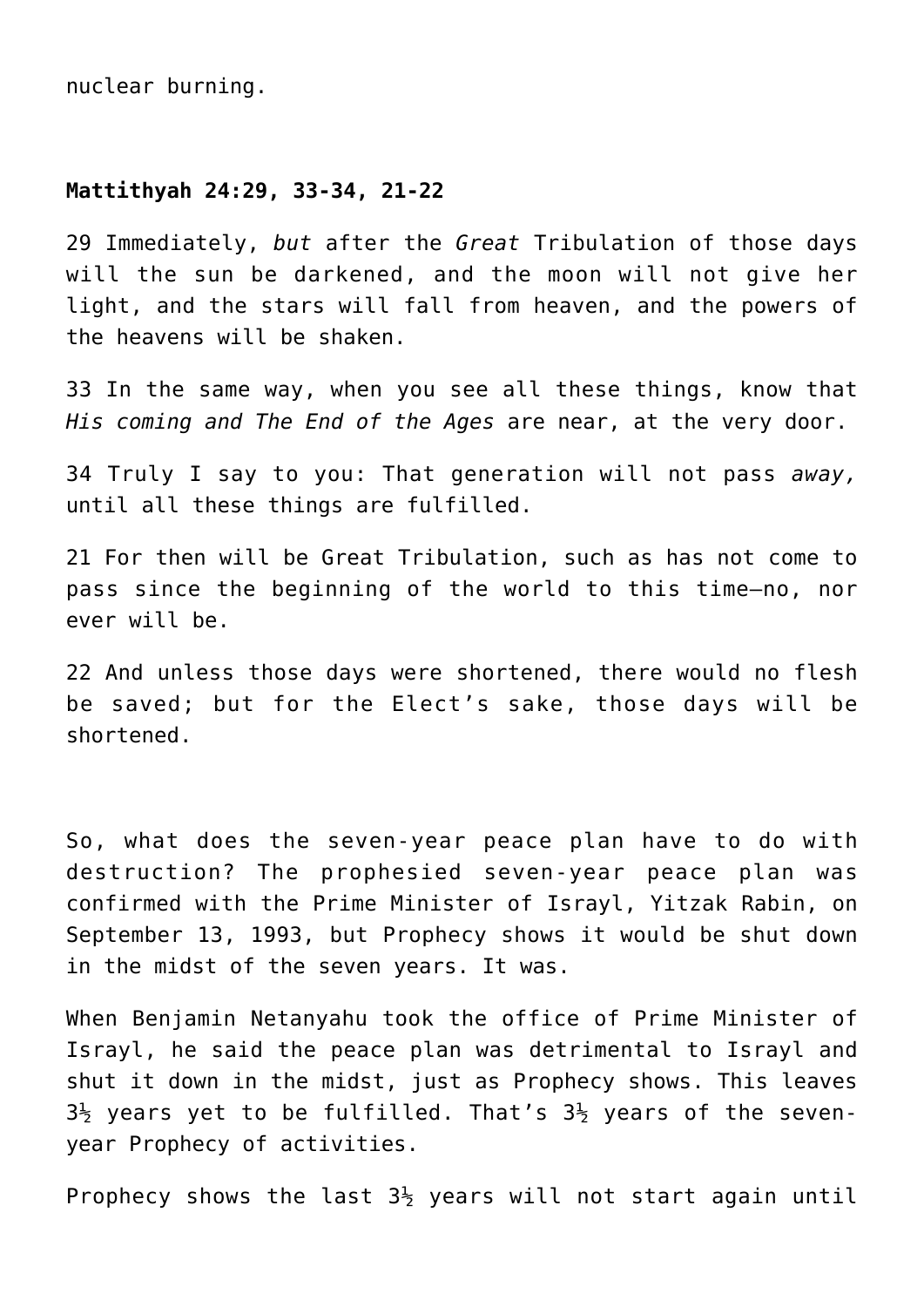it's time for the prevalence of the Lord of heaven to bring about the destruction that she has determined will be poured upon the desolators. Compare:

# **Malakyah 4:1-2**

1 For the Word of Yahweh was given to me, saying: Behold, the day comes that will burn like an oven; and all the proud, yes, and all who do wickedly, will be stubble—the day that comes will burn them up, and it will leave them neither root nor branch.

2 But for you who reverence My Name, the Light of Righteousness will arise with healing in its wings; and you will go out, leaping like calves *released* from the stall.

Compare also Yahshua Messiah's Words concerning this present prophesied generation, and you will see the generation of the nuclear bombs that darken the sun. The nuclear bombs started in 1934.

Read it for yourself.

# **Leo Szilard – Patenting the Atomic Bomb**

Hungarian physicist, Leo Szilard was the first person to conceive of the nuclear chain reaction and the atomic bomb. He was noted for his contributions to the fields of thermodynamics, biophysics, nuclear physics, and the development of atomic energy.

Leo Szilard was part of the group of scientists that invented the atomic bomb as part of the Manhattan Project.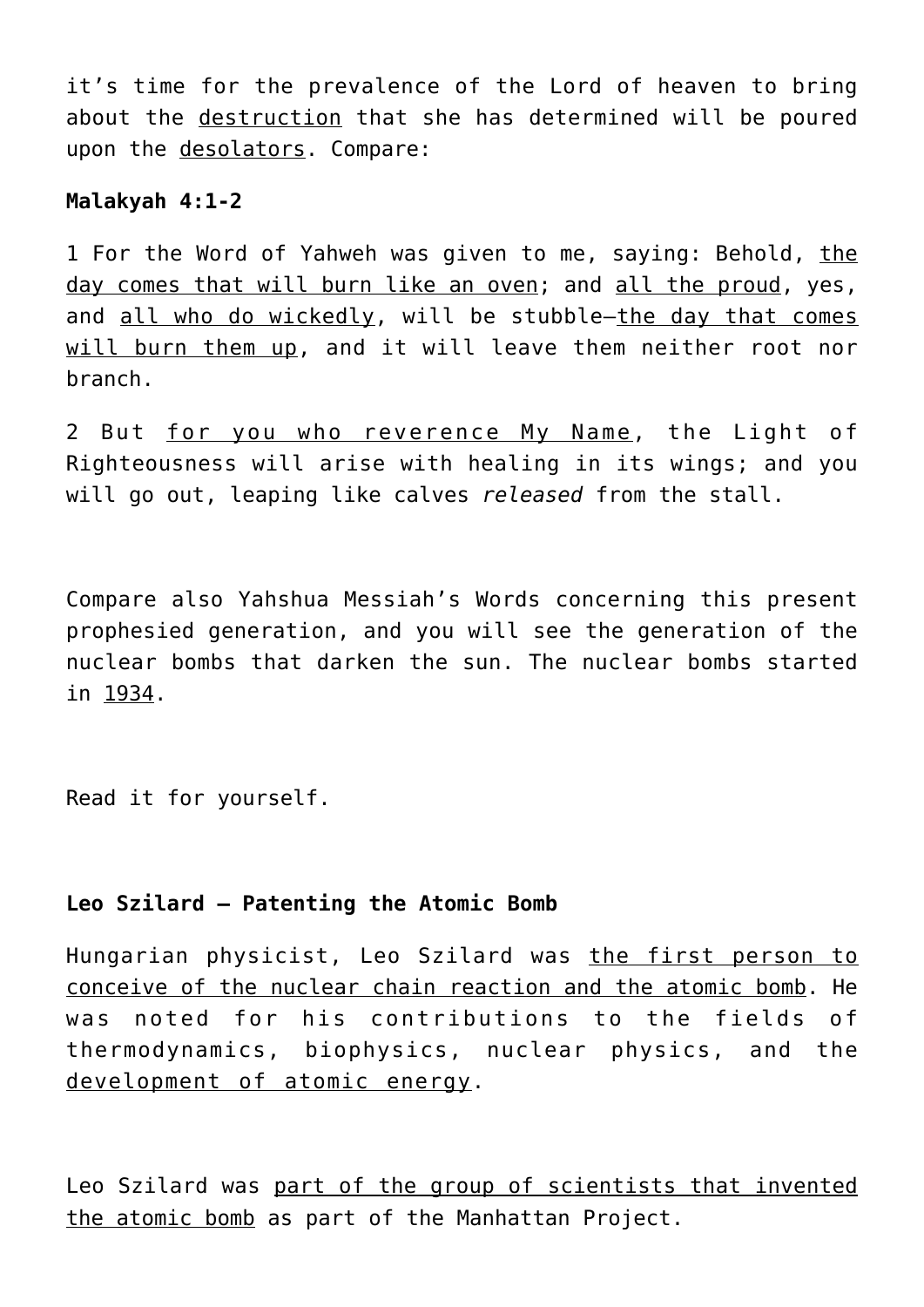# **Leo Szilard – Nuclear Chain Reaction Patent:**

On July 4, 1934 Leo Szilard filed the first patent application for the method of producing a nuclear chain reaction aka nuclear explosion. His British patent included a description of a "neutron induced chain reactions to create explosions", and the concept of critical mass. The patent was given to the British War Office as part of the war effort.

nuclearweaponarchive.org

The nuclear bombs were made possible only with the Prophecy of the increase in knowledge that also started in 1934.

# **Daniyl 12:4**

But you, O Daniyl, shut up the words, and seal the book to the time of The End; many will run to and fro, and knowledge will be increased.

Read and believe.

# **The Evolution of the Modern Computer. An Open Source Graphical History (1934 to 1950)**

This is the home of the Computer Evolution File. This file attempts to provide a comprehensive graphical representation of the evolution of the modern computer for the period 1934 to 1950.

virtualtravelog.net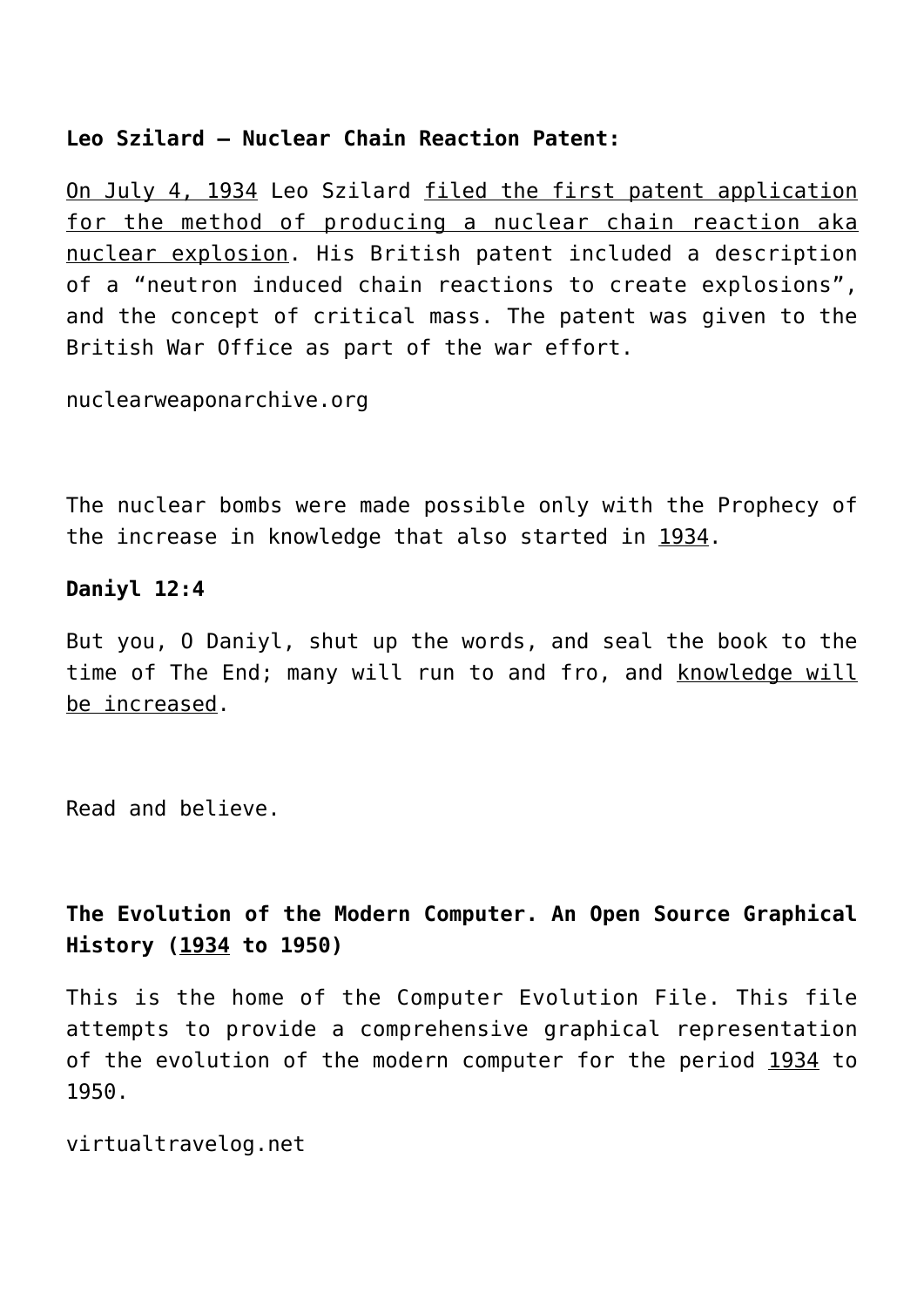The two brothers Yahweh calls "My Witnesses", were prophesied to foretell future events, the last of whom was born in 1934

#### **Isayah 44:1-8**

1 Yet now hear, 0 Yaaqob My Servant, and Yisrayl whom I have chosen,

2 This is what Yahweh says, Who made you and formed you from the womb, Who will help you: Do not be afraid, Yaaqob My Servant and Yeshurun; *Beloved Yisrayl,* whom I have appointed.

3 For I will pour water upon him who is thirsty, and floods upon the dry ground; I will pour out My Spirit upon your seed, and My blessing upon your offspring.

4 They will spring up among the grass, as willows by the watercourses.

5 One will say; I belong to Yahweh, and the same will call himself with the name of Yaaqob. The other will subscribe with his hand, and write; I belong to Yahweh, and surname himself with the name of Yisrayl.

6 This is what Yahweh, the King of Israyl, and Redeemer, Yahweh our Father, says: I *am* the First, and I *am* the Last, and except for Me *there is* no source of power!

7 And Who, as I, will foretell, and set it in order for Me, since I appointed the ancient people? And the things which are coming, and will come, **let them foretell them**.

8 Do not fear, nor be afraid. Have I not told you from that time, and have declared; **You** *are* **My Witnesses**! Is there a source of power except Me? Truly, *there is* no *other* Rock; I know not *one.*

President Donald Trump says he will start the last  $3\frac{1}{2}$  years of